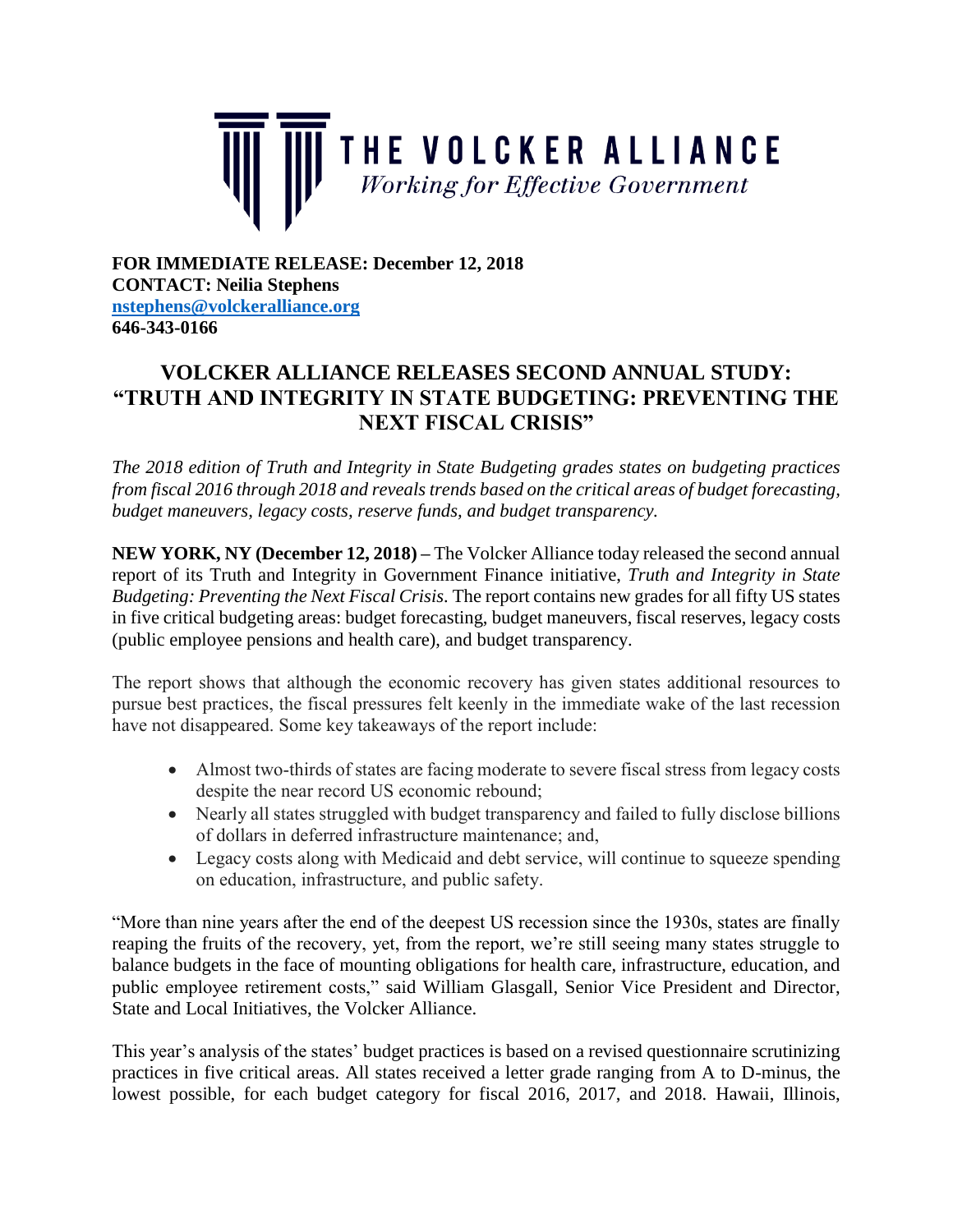Massachusetts, New Jersey, Texas, and Wyoming got average grades of D-minus in legacy costs, and more than twice as many states scored only a D. As for the highest marks, no state received more than three As. The three states with three As apiece were Idaho, Utah, and California, a state that improved in numerous categories except legacy costs*. Truth and Integrity in State Budgeting: Preventing the Next Fiscal Crisis* shows that states are also pushing to build reserve funds while they can to build a cushion against future economic downturns.

"Given how strong the economy currently is, one would expect the states to have higher grades overall," said Mr. Glasgall. "These fiscal challenges continue to vex policymakers and taxpayers alike, and it is clear from the results that there are still issues and concerns within state fiscal sustainability."

The grading period for this report evaluates the following five areas that are the building blocks of budgeting nationwide:

- **Budget forecasting** how and whether states estimate revenues and expenditures for the coming fiscal year and the long term;
- **Budget maneuvers** primarily how much states depend on one-time actions to offset recurring expenditures;
- Legacy costs how well states are funding promises made to public employees to cover retirement costs, including pensions and retiree health care;
- **Reserve funds** both the health of general fund reserves and rainy-day funds and whether governments have clear rules governing their use, replenishment, and relationship to historic revenue volatility; and,
- **Budget transparency** how completely states are disclosing budget information, including debts, tax expenditures, and the estimated cost of deferred infrastructure maintenance.

The Volcker Alliance conducted a webinar today to unveil the findings with a panel of financial and fiscal experts including Mr. Glasgall and Beverly Bunch, Professor of Public Administration at the University of Illinois at Springfield.

"Our research in state budgeting continues to garner attention. The previous Truth and Integrity in State Budgeting report led to policy changes and we anticipate this report will have even greater impact," said Thomas W. Ross, president of the Volcker Alliance. "More than 130 registrants signed up for the webinar as the *Truth and Integrity in State Budgeting: Preventing the Next Fiscal Crisis* reveals implications for financial markets and taxpayers that are top of mind for academia, government leaders, the business community, and media," said Mr. Ross.

To help pursue this study, the Volcker Alliance joined forces with professors and students in public finance and budgeting programs at eight universities, and teams of public finance and fiscal experts. Research for the study was conducted by teams of public finance professors and graduate students at City University of New York; Florida International University; Georgia State University; University of California, Berkeley; University of Kentucky; the Chicago and Springfield campuses of University of Illinois; and University of Utah. The schools' efforts were